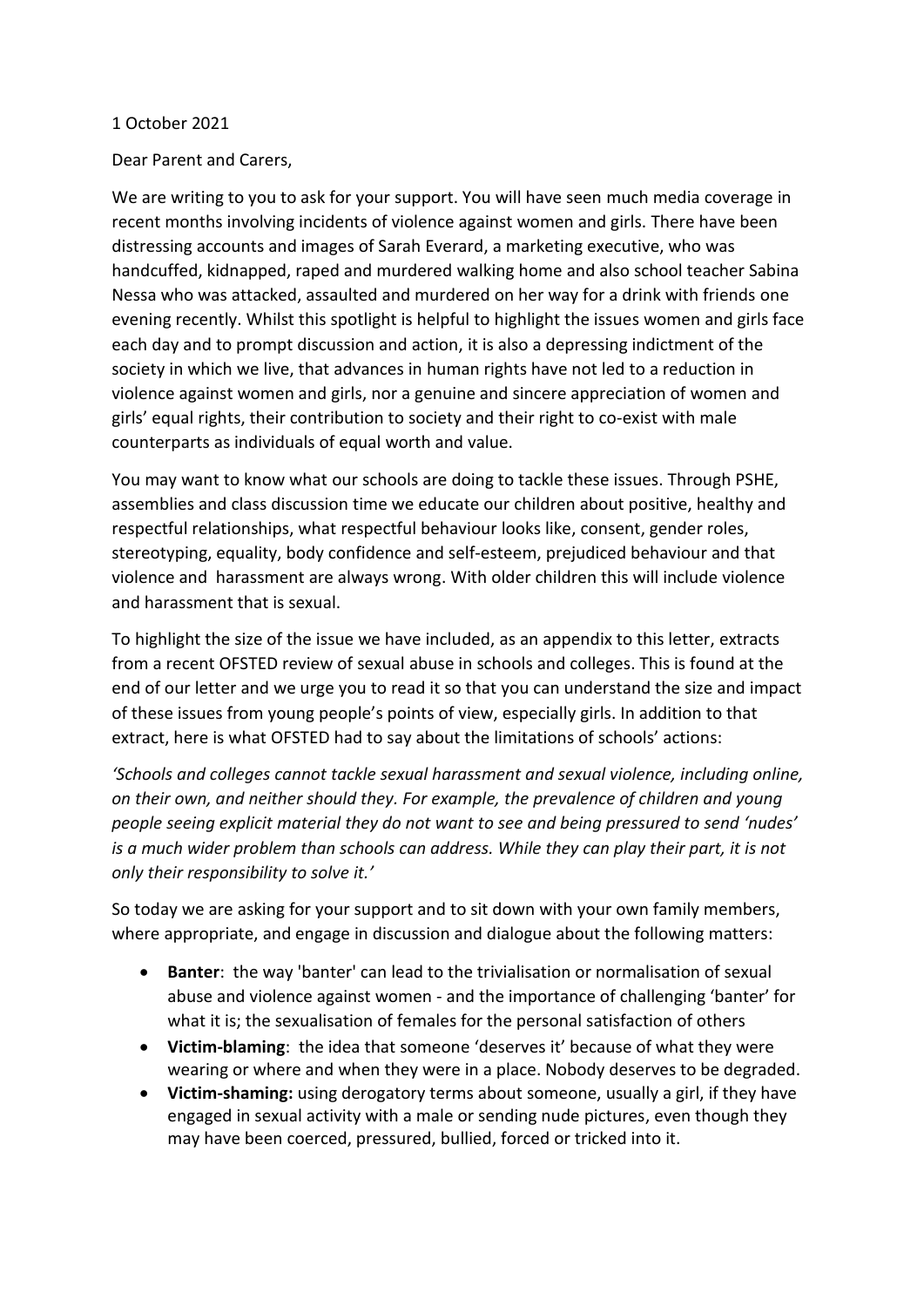**Women as objects**: giving marks out of ten, whistling at girls, making sexualised comments are all examples of how females are viewed as objects, not human beings.

 $\bullet$ 

As parents like you, all we have ever wanted is the best for our children, whether that be their quality of life, their education or in their own friendships and relationships. Regardless of whether they are boys or girls, it is every child's right to grow up experiencing:

- $\bullet$  joy and peace in their lives.
- being hopeful for a future of their own making, based on their own interests,
- experiencing justice in all aspects of their lives and those around them,
- believing in the truth, justice and equality for all
- a deep faith in their ability to use their talents to be a force for good in this world.

We are working collaboratively with schools across Liverpool to make changes to the way women and girls are perceived in society and we hope you will join in and do the same. We also recognise there are many outstanding role models in our schools, male and female, but we need all people to treat women and girls with respect. Please talk about it within your family network and how together we can bring about lasting changes in our society so that violence against women and girls is brought to an end, equality for all is achieved and justice prevails over those individuals who are intent on breaching others' human rights.

Yours sincerely,

## Appendix

The school inspection body OFSTED have published findings into a recent review of sexual abuse in schools and colleges. These were all mixed educational settings, however the findings are stark. We would ask that you take a few minutes to read the following short extracts from the report and then take some time to digest the information and find some ways to help school to tackle these issues, whether they are happening online, outside or inside school.

## Extract from OFSTED review:

*The review has revealed how prevalent sexual harassment and online sexual abuse are for children and young people. It is concerning that for some children, incidents are so commonplace that they see no point in reporting them. It found that the issue is so widespread that it needs addressing for all children and young people. It recommends that schools, colleges and multi-agency partners act as though sexual harassment and online sexual abuse are happening, even when there are no specific reports. On our visits, girls told us that sexual harassment and online sexual abuse, such as being sent unsolicited explicit sexual material and being pressured to send nude pictures ('nudes'), are much more prevalent than adults realise. For example, nearly 90% of girls, and nearly 50% of boys, said being sent explicit pictures or videos of things they did not want to see happens a lot or sometimes to them or their peers. Children and young people told us that sexual harassment occurs so frequently that it has become 'commonplace'. For example, 92% of girls, and 74%*